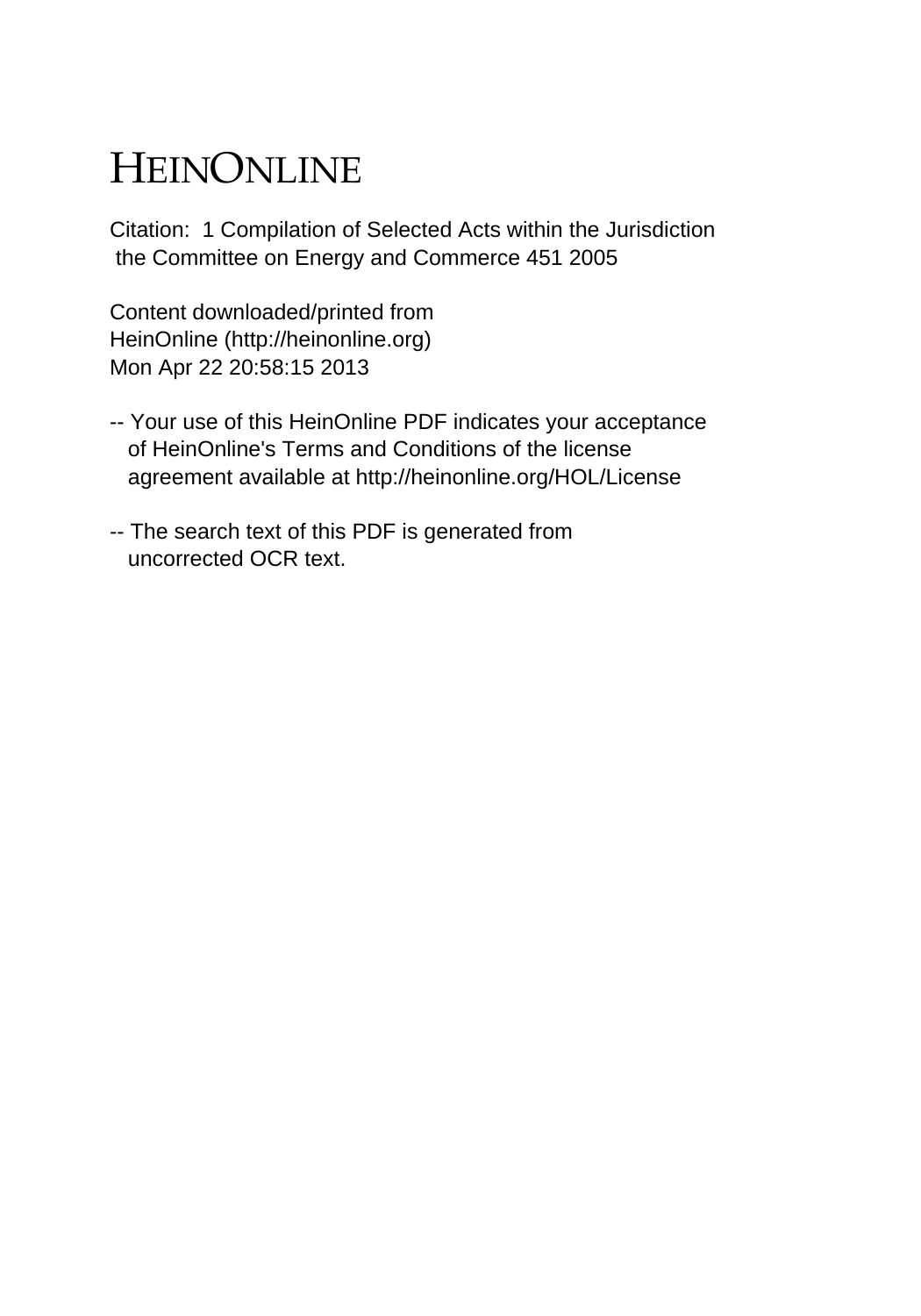### **INTERNET TAX FREEDOM ACT**

### (Titles XI and XII of the Omnibus Consolidated and Emergency Supplemental Appropriations Act, 1999)

 $\ast$  $\Delta$  $\star$ 

### TITLE XI-MORATORIUM ON CERTAIN TAXES

**SEC. 1100.** [47 **U.S.C. 151 note] SHORT** TITLE.

This title may be cited as the "Internet Tax Freedom Act".

### **SEC. 1101.** [47 **U.S.C. 151** note] MORATORIUM.

(a) MORATORIUM.—No State or political subdivision thereof may impose any of the following taxes during the period beginning may impose any of the following taxes during the period beginning November 1, 2003, and ending November 1, 2007:

(1) Taxes on Internet access.

(2) Multiple or discriminatory taxes on electronic commerce.

(b) PRESERVATION OF STATE AND LOCAL TAXING AUTHORITY.-Except as provided in this section, nothing in this title shall be construed to modify, impair, or supersede, or authorize the modificataining to taxation that is otherwise permissible by or under the Constitution of the United States or other Federal law and in effect on the date of enactment of this Act.

(c) LIABILITIES AND PENDING CASES.-Nothing in this title affects liability for taxes accrued and enforced before the date of enactment of this Act, nor does this title affect ongoing litigation relating to such taxes.

(d) EXCEPTION TO MORATORIUM.-

(1) IN GENERAL.-Subsection (a) shall also not apply in the case of any person or entity who knowingly and with knowledge of the character of the material, in interstate or foreign commerce by means of the World Wide Web, makes any communication for commercial purposes that is available to any minor and that includes any material that is harmful to minors unless such person or entity has restricted access by minors to material that is harmful to minors-

(A) by requiring use of a credit card, debit account, adult access code, or adult personal identification number;

(B) by accepting a digital certificate that verifies age; or

(C) by any other reasonable measures that are feasible under available technology.

(2) SCOPE OF EXCEPTION.—For purposes of paragraph  $(1)$ , a person shall not be considered to making a communication for commercial purposes of material to the extent that the person is-

451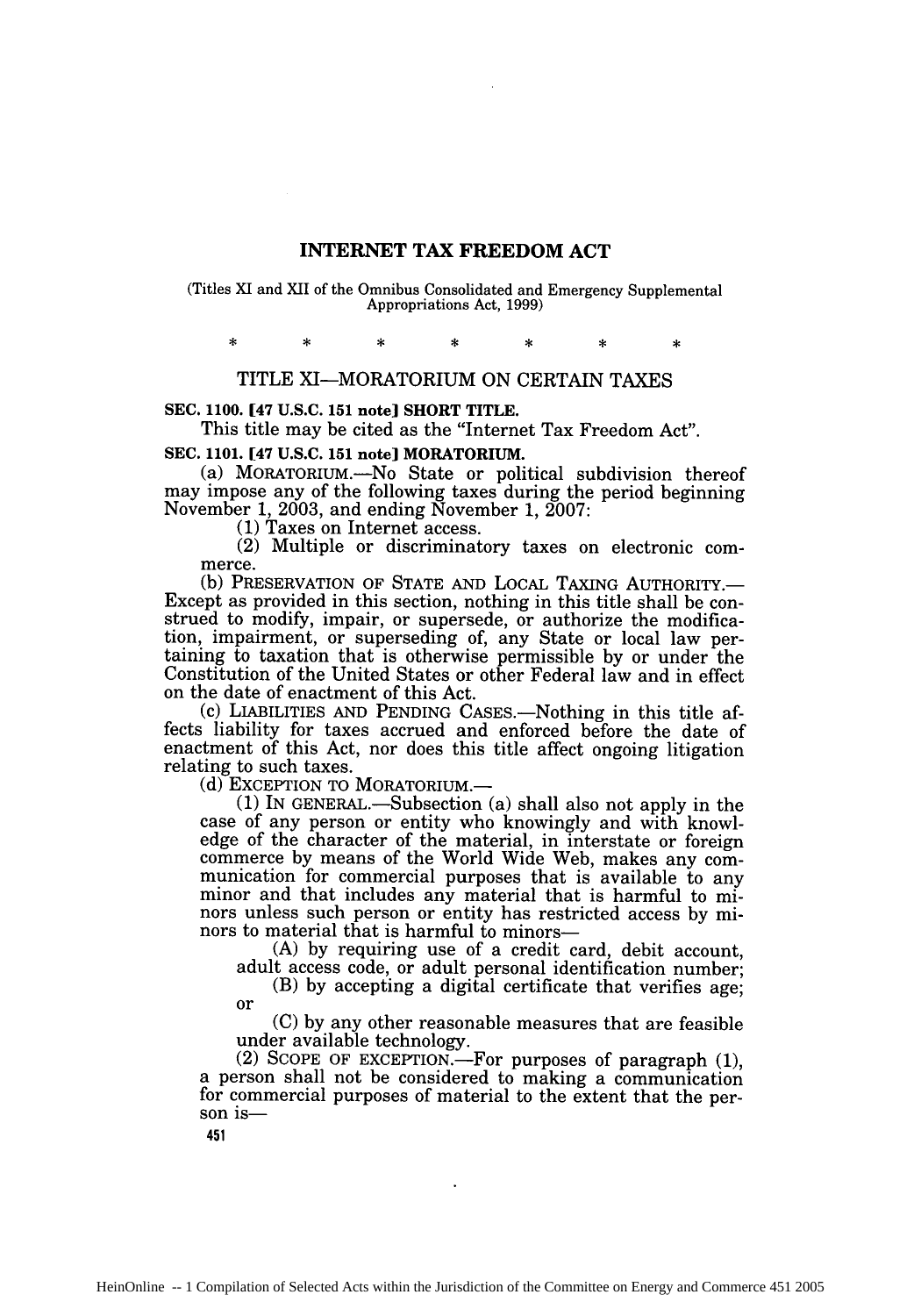(A) a telecommunications carrier engaged in the provision of a telecommunications service;

(B) a person engaged in the business of providing an Internet access service;

(C) a person engaged in the business of providing an Internet information location tool; or

(D) similarly engaged in the transmission, storage, retrieval, hosting, formatting, or translation (or any combination thereof) of a communication made by another person, without selection or alteration of the communication. (3) DEFINITIONS.—In this subsection:

(A) BY MEANS OF THE WORLD WIDE WEB.-The term **"by** means of the World Wide Web" means by placement of material in a computer server-based file archive so that it is publicly accessible, over the Internet, using hypertext transfer protocol, file transfer protocol, or other similar protocols.

(B) COMMERCIAL PURPOSES; ENGAGED IN THE BUSI-NESS.-

(i) COMMERCIAL PURPOSES.-A person shall be considered to make a communication for commercial purposes only if such person is engaged in the business of making such communications.

 $(ii)$  ENGAGED IN THE BUSINESS.—The term "engaged in the business" means that the person who makes a communication, or offers to make a communication, by means of the World Wide Web, that includes any material that is harmful to minors, devotes time, attention, or labor to such activities, as a regular course of such person's trade or business, with the objective of earning a profit as a result of such activities (although it is not necessary that the person make a profit or that the making or offering to make such communications be the person's sole or principal business or source of income). A person may be considered to be engaged in the business of making, by means of the World Wide Web, communications for commercial purposes that include material that is harmful to minors, only if the person knowingly causes the material that is harmful to minors to be posted on the World Wide Web or knowingly solicits such material to be posted on the World Wide Web.

(C) INTERNET.-The term "Internet" means collectively the myriad of computer and telecommunications facilities, including equipment and operating software, which comprise the interconnected world-wide network of networks that employ the Transmission Control Protocol/Internet Protocol, or any predecessor or successor protocols to such protocol, to communicate information of all kinds by wire or radio.

(D) INTERNET ACCESS SERVICE.—The term "Internet" access service" means a service that enables users to access content, information, electronic mail, or other services offered over the Internet and may also include access to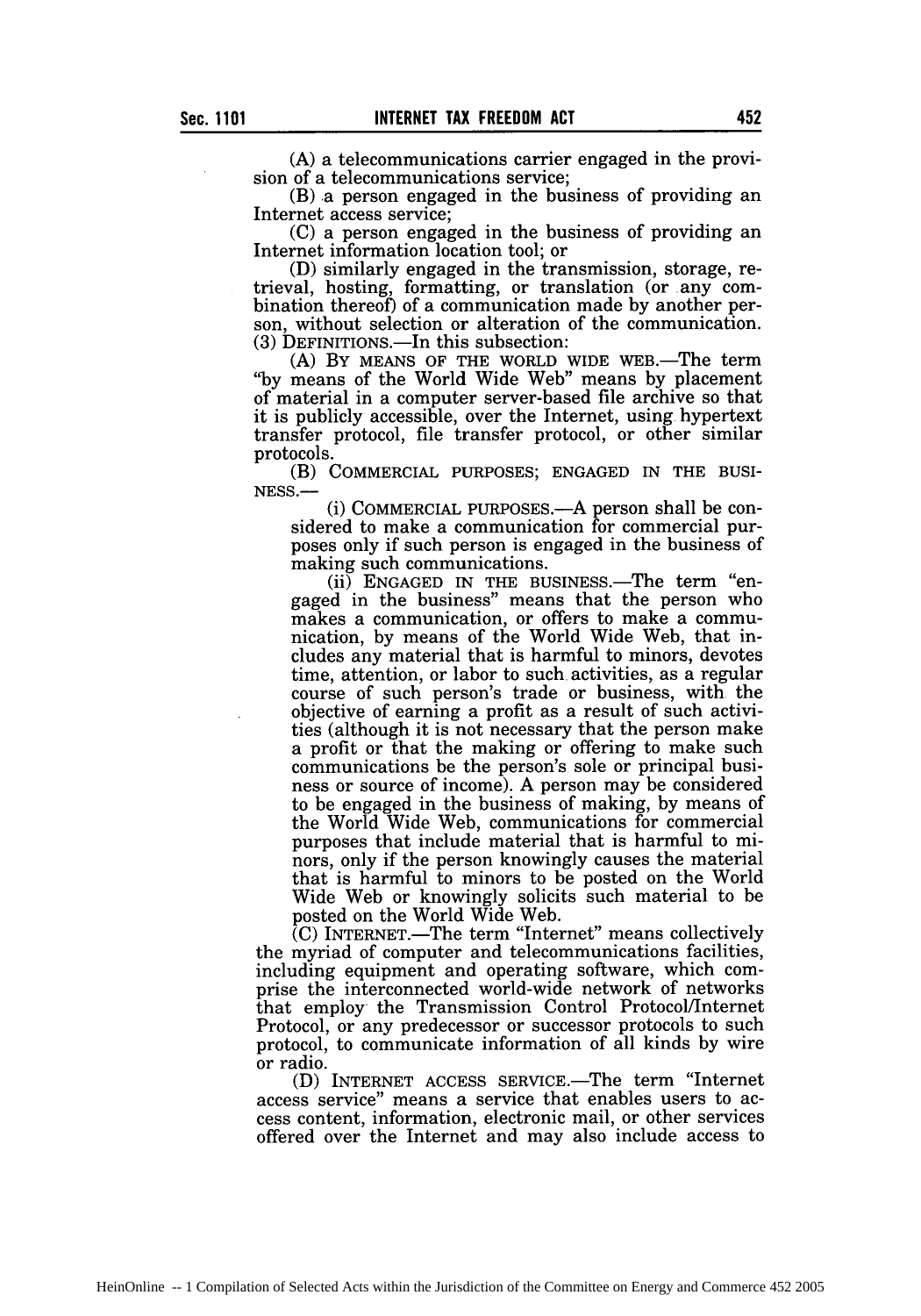proprietary content, information, and other services as part of a package of services offered to consumers. The term "Internet access service" does not include telecommunications services, except to the extent such services are purchased, used, or sold by a provider of Internet access to provide Internet access.

(E) INTERNET INFORMATION LOCATION TOOL.-The term "Internet information location tool" means a service that refers or links users to an online location on the World Wide Web. Such term includes directories, indices, references, pointers, and hypertext links.

(F) MATERIAL THAT IS HARMFUL TO MINORS.-The term "material that is harmful to minors" means any communication, picture, image, graphic image file, article, recording, writing, or other matter of any kind that is obscene or that-

(i) the average person, applying contemporary community standards, would find, taking the material as a whole and with respect to minors, is designed to appeal to, or is designed to pander to, the prurient interest;

(ii) depicts, describes, or represents, in a manner patently offensive with respect to minors, an actual or simulated sexual act or sexual contact, an actual or simulated normal or perverted sexual act, or a lewd exhibition of the genitals or post-pubescent female breast; and

(iii) taken as a whole, lacks serious literary, artistic, political, or scientific value for minors.

(G) MINOR.-The term "minor" means any person under 17 years of age.

(H) TELECOMMUNICATIONS CARRIER; TELECOMMUNI-CATIONS SERVICE.—The terms "telecommunications carrier" and "telecommunications service" have the meanings given such terms in section 3 of the Communications Act of 1934 (47 U.S.C. 153).

(e) ADDITIONAL EXCEPTION TO MORATORIUM.-

(1) IN GENERAL.-Subsection (a) shall also not apply with respect to an Internet access provider, unless, at the time of entering into an agreement with a customer for the provision of Internet access services, such provider offers such customer (either for a fee or at no charge) screening software that is designed to permit the customer to limit access to material on the Internet that is harmful to minors.

(2) DEFINITIONS.—In this subsection:

(A) INTERNET ACCESS PROVIDER.-The term "Internet access provider" means a person engaged in the business of providing a computer and communications facility through which a customer may obtain access to the Internet, but does not include a common carrier to the extent that it provides only telecommunications services.

(B) INTERNET ACCESS SERVICES.—The term "Internet access services" means the provision of computer and communications services through which a customer using a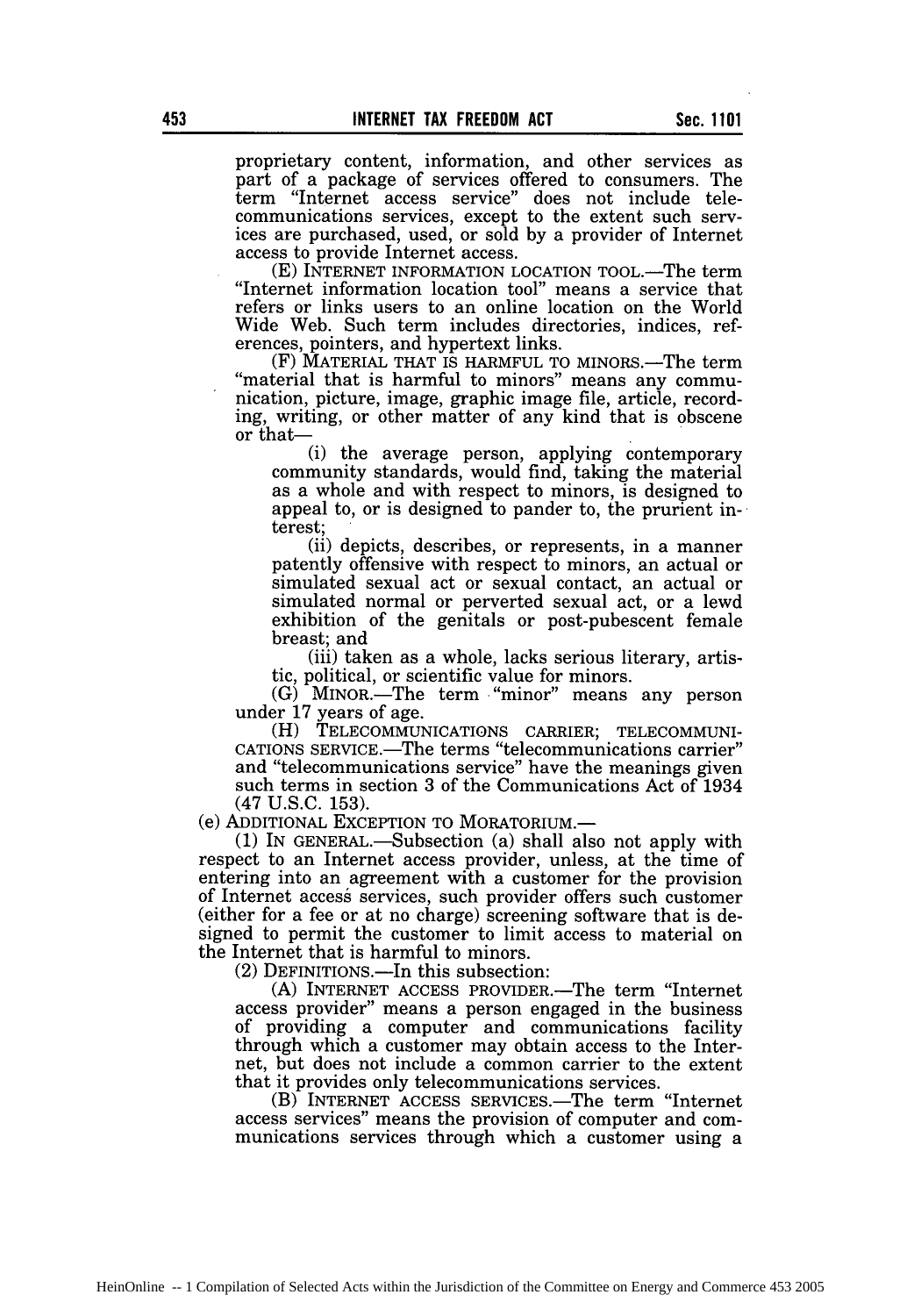computer and a modem or other communications device may obtain access to the Internet, but does not include telecommunications services provided by a common carrier.

C) SCREENING SOFTWARE.—The term "screening software" means software that is designed to permit a person to limit access to material on the Internet that is harmful to minors.

(3) APPLICABILITY.--Paragraph  $(1)$  shall apply to agreements for the provision of Internet access services entered into on or after the date that is 6 months after the date of enactment of this Act.

# **SEC. 1102. [47 U.S.C. 151 note]** ADVISORY **COMMISSION ON ELEC-TRONIC COMMERCE.**

(a) ESTABLISHMENT OF COMMISSION.—There is established a commission to be known as the Advisory Commission on Electronic Commerce (in this title referred to as the "Commission"). The Commission shall-

**(1)** be composed of 19 members appointed in accordance with subsection **(b),** including the chairperson who shall be selected **by** the members of the Commission from among themselves; and

(2) conduct its business in accordance with the provisions of this title.

(b) MEMBERSHIP.-

(1) IN GENERAL.-The Commissioners shall serve for the life of the Commission. The membership of the Commission shall be as follows:

(A) 3 representatives from the Federal Government, comprised of the Secretary of Commerce, the Secretary of the Treasury, and the United States Trade Representative

(B) 8 representatives from State and local governments (one such representative shall be from a State or local government that does not impose a sales tax and one representative shall be from a State that does not impose an income tax).

(C) 8 representatives of the electronic commerce industry (including small business), telecommunications carriers, local retail businesses, and consumer groups, comprised of-

(i) 5 individuals appointed by the Majority Leader of the Senate;

(ii) 3 individuals appointed by the Minority Leader of the Senate;

(iii) 5 individuals appointed by the Speaker of the House of Representatives; and

(iv) 3 individuals appointed by the Minority Leader of the House of Representatives.

(2) APPOINTMENTS.-Appointments to the Commission shall be made not later than 45 days after the date of the enactment of this Act. The chairperson shall be selected not later than 60 days after the date of the enactment of this Act.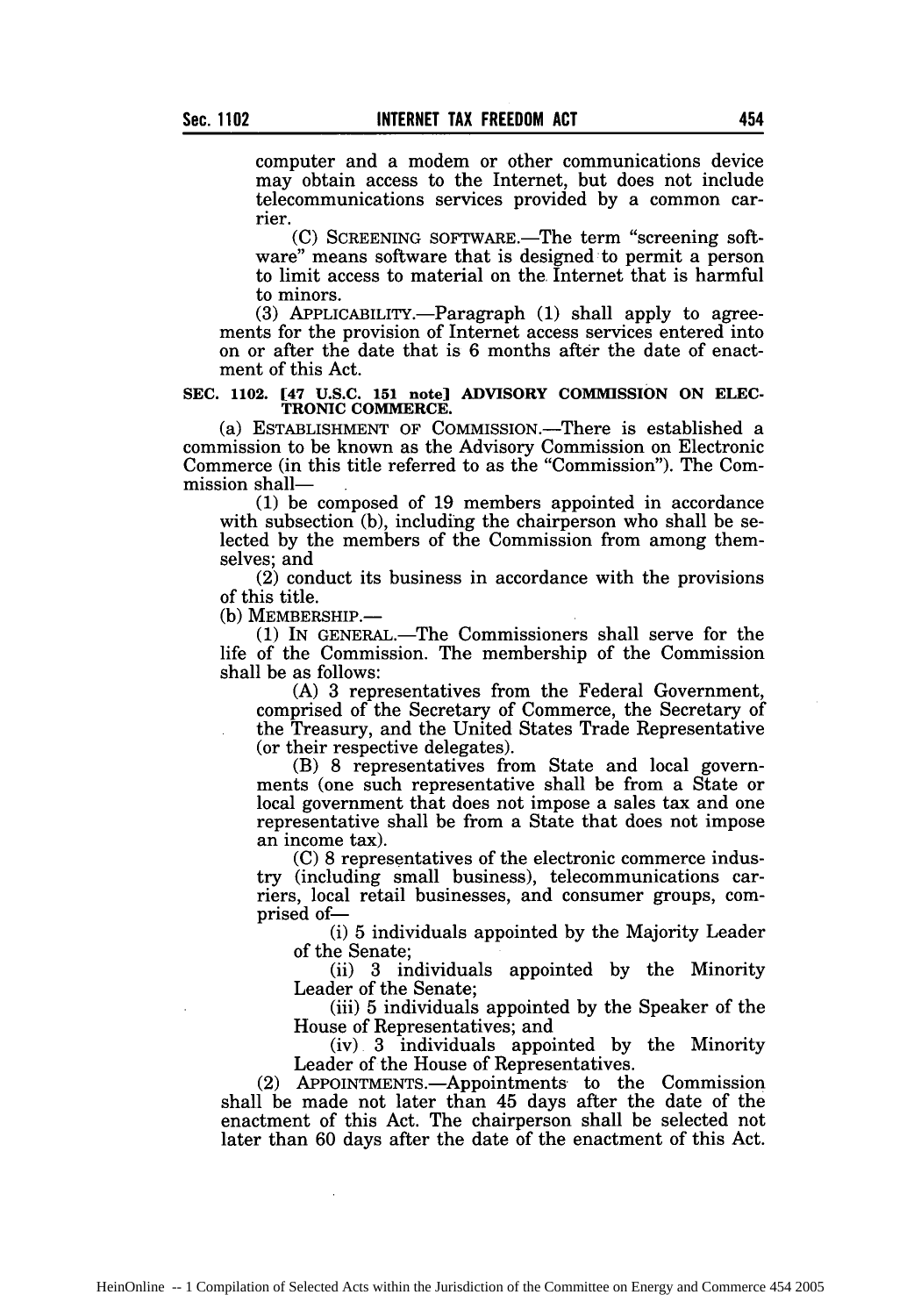(3) VACANCIES.-Any vacancy in the Commission shall not affect its powers, but shall be filled in the same manner as the original appointment.

(c) ACCEPTANCE OF GIFTS AND GRANTS.-The Commission may accept, use, and dispose of gifts or grants of services or property, both real and personal, for purposes of aiding or facilitating the work of the Commission. Gifts or grants not used at the expiration of the Commission shall be returned to the donor or grantor.

(d) OTHER RESOURCES.—The Commission shall have reasonable access to materials, resources, data, and other information from the Department of Justice, the Department of Commerce, the Department of State, the Department of the Treasury, and the Office of the United States Trade Representative. The Commission shall also have reasonable access to use the facilities of any such Department or Office for purposes of conducting meetings.

(e) SUNSET.-The Commission shall terminate 18 months after the date of the enactment of this Act.

(f) RULES OF THE COMMISSION.-

(1) QUORUM.-Nine members of the Commission shall constitute a quorum for conducting the business of the Commission.

(2) MEETINGS.-Any meetings held by the Commission shall be duly noticed at least 14 days in advance and shall be open to the public.

(3) OPPORTUNITIES TO TESTIFY.-The Commission shall provide opportunities for representatives of the general public, taxpayer groups, consumer groups, and State and local government officials to testify.

(4) ADDITIONAL RULES.—The Commission may adopt other rules as needed.

(g) DUTIES OF THE COMMISSION.-

(1) IN GENERAL.-The Commission shall conduct a thorough study of Federal, State and local, and international taxation and tariff treatment of transactions using the Internet and Internet access and other comparable intrastate, interstate or international sales activities.

(2) ISSUES TO BE STUDIED.-The Commission may include in the study under subsection  $(a)$ —

(A) an examination of-

(i) barriers imposed in foreign markets on United States providers of property, goods, services, or information engaged in electronic commerce and on United States providers of telecommunications services; and

(ii) how the imposition of such barriers will affect United States consumers, the competitiveness of United States citizens providing property, goods, services, or information in foreign markets, and the growth and maturing of the Internet;

(B) an examination of the collection and administration of consumption taxes on electronic commerce in other countries and the United States, and the impact of such collection on the global economy, including an examination of the relationship between the collection and administra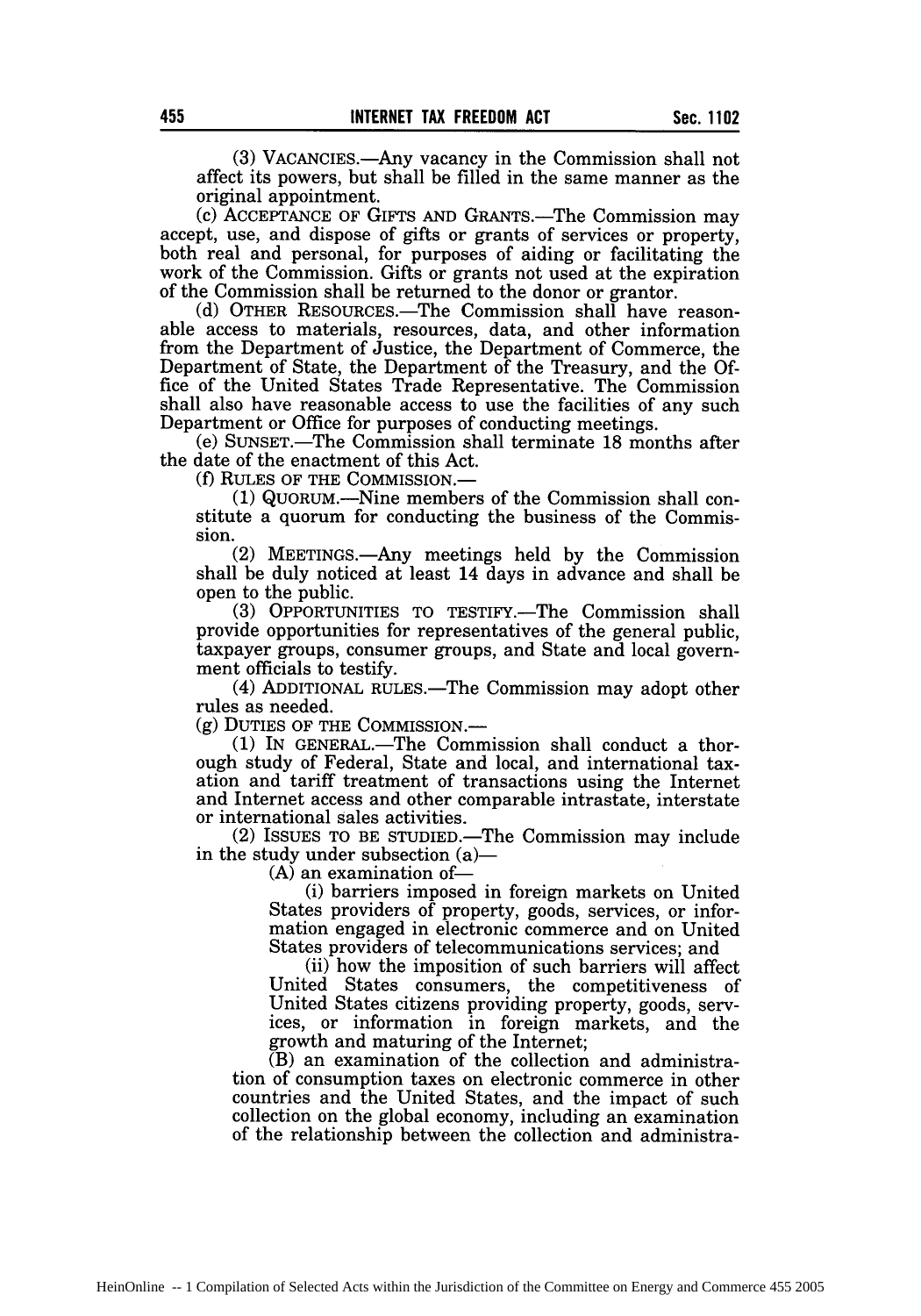tion of such taxes when the transaction uses the Internet and when it does not;

(C) an examination of the impact of the Internet and Internet access (particularly voice transmission) on the revenue base for taxes imposed under section 4251 of the Internal Revenue Code of 1986;

(D) an examination of model State legislation that-

(i) would provide uniform definitions of categories of property, goods, service, or information subject to or exempt from sales and use taxes; and

(ii) would ensure that Internet access services, online services, and communications and transactions using the Internet, Internet access service, or online services would be treated in a tax and technologically neutral manner relative to other forms of remote sales;

(E) an examination of the effects of taxation, including the absence of taxation, on all interstate sales transactions, including transactions using the Internet, on retail businesses and on State and local governments, which examination may include a review of the efforts of State and local governments to collect sales and use taxes owed on in-State purchases from out-of-State sellers; and

(F) the examination of ways to simplify Federal and State and local taxes imposed on the provision of telecommunications services.

(3) EFFECT ON THE COMMUNICATIONS ACT OF 1934. Nothing in this section shall include an examination of any fees or charges imposed by the Federal Communications Commission or States related to-

(A) obligations under the Communications Act of 1934 (47 U.S.C. 151 et seq.); or

(B) the implementation of the Telecommunications Act of 1996 (or of amendments made by that Act).

(h) NATIONAL TAx ASSOCIATION COMMUNICATIONS AND ELEC-TRONIC COMMERCE TAX PROJECT.—The Commission shall, to the extent possible, ensure that its work does not undermine the efforts of the National Tax Association Communications and Electronic Commerce Tax Project.

### **SEC. 1103. [47 U.S.C. 151 note] REPORT.**

Not later than. **18** months after the date of the enactment of this Act, the Commission shall transmit to Congress for its consideration a report reflecting the results, including such legislative recommendations as required to address the findings of the Commission's study under this title. Any recommendation agreed to **by** the Commission shall be tax and technologically neutral and apply to all forms of remote commerce. No. finding or recommendation shall be included in the report unless agreed to by at least twothirds of the members of the Commission serving at the time the finding or recommendation is made.

### **SEC. 1104. [47 U.S.C. 151 note] GRANDFATHERING OF STATES THAT TAX INTERNET ACCESS.**

(a) PRE-OCTOBER 1998 TAXES.-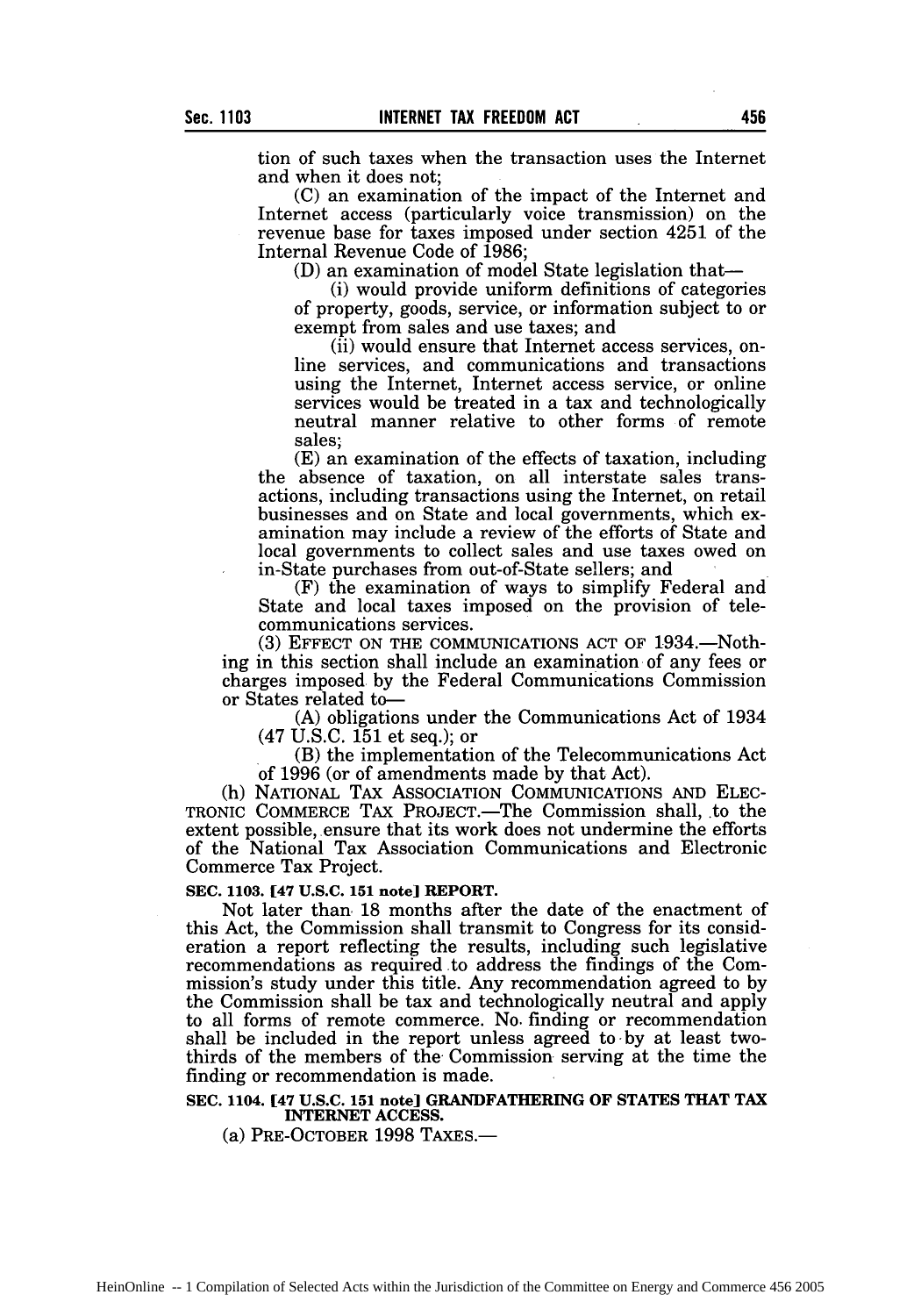(1) IN GENERAL.—Section  $1101(a)$  does not apply to a tax on Internet access that was generally imposed and actually enforced prior to October 1, 1998, if, before that date-

(A) the tax was authorized by statute; and

 $(B)$  either-

(i) a provider of Internet access services had a reasonable opportunity to know, by virtue of a rule or other public proclamation made by the appropriate administrative agency of the State or political subdivision thereof, that such agency has interpreted and applied such tax to Internet access services; or

(ii) a State or political subdivision thereof generally collected such tax on charges for Internet access.

(2) TERMINATION.-

(A) In GENERAL.—Except as provided in subparagraph (B), this subsection shall not apply after November 1, 2007.

(B) STATE TELECOMMUNICATIONS SERVICE TAX.-

(i) DATE FOR TERMINATION.—This subsection shall not apply after November 1, 2006, with respect to a State telecommunications service tax described in clause (ii).

(ii) DESCRIPTION OF TAX.-A State telecommunications service tax referred to in subclause (i) is a State tax-

(I) enacted by State law on or after October 1, 1991, and imposing a tax on telecommunications service; and

(II) applied to Internet access through administrative code or regulation issued on or after December 1, 2002.

(b) PRE-NOVEMBER 2003 TAXES.-

(1) IN GENERAL.-Section  $1101(a)$  does not apply to a tax on Internet access that was generally imposed and actually enforced as of November 1, 2003, if, as of that date, the tax was authorized by statute and—

(A) a provider of Internet access services had a reasonable opportunity to know by virtue of a public rule or other public proclamation made by the appropriate administrative agency of the State or political subdivision thereof, that such agency has interpreted and applied such tax to Internet access services; and

(B) a State or political subdivision thereof generally collected such tax on charges for Internet access.

(2) TERMINATION.-This subsection shall not apply after November 1, 2005.

**SEC. 1105.** [47 **U.S.C. 151** note] DEFINITIONS.

For the purposes of this title:

(1) BIT TAX.-The term "bit tax" means any tax on electronic commerce expressly imposed on or measured by the volume of digital information transmitted electronically, or the volume of digital information per unit of time transmitted elec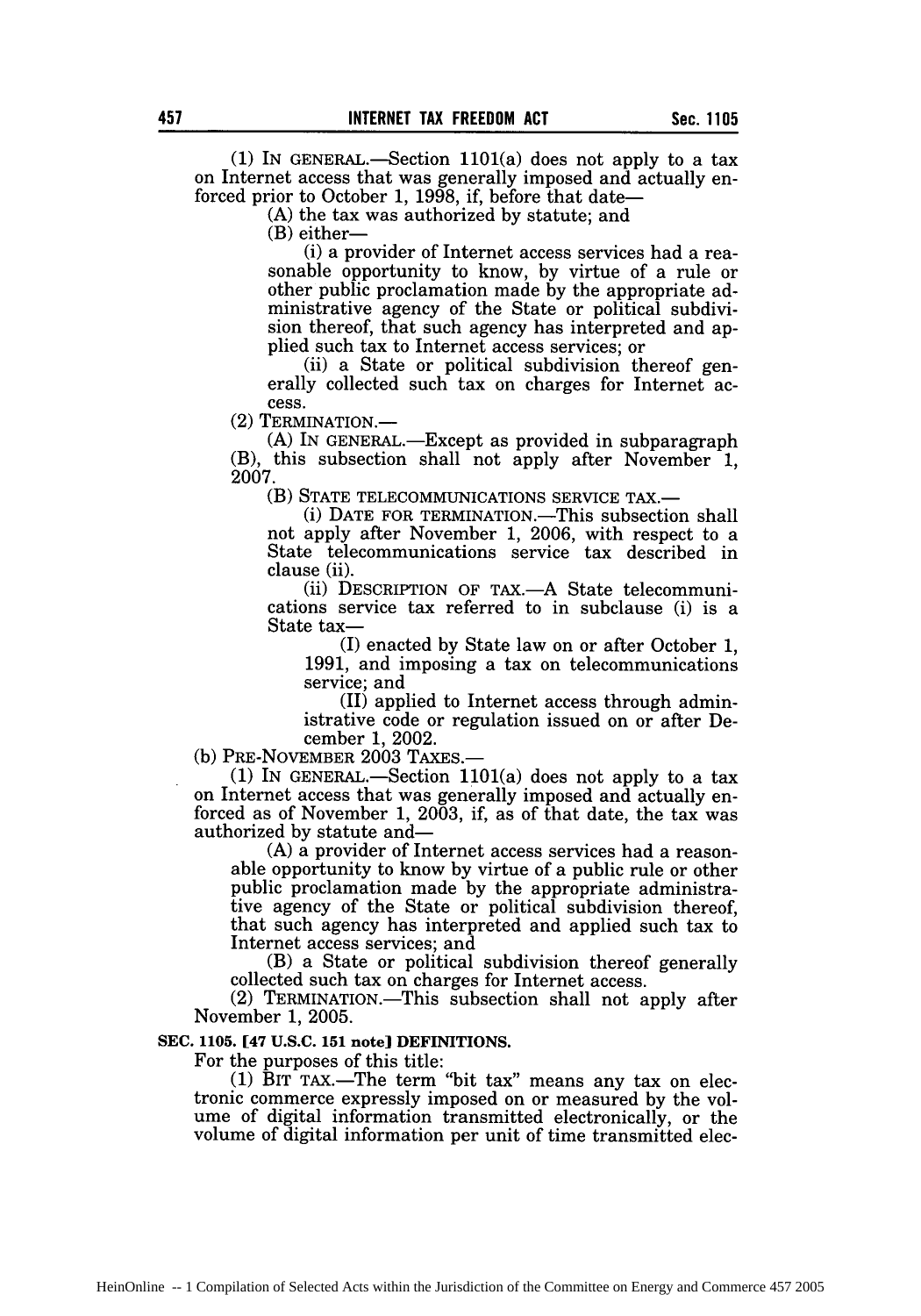tronically, but does not include taxes imposed on the provision of telecommunications services.

(2) DISCRIMINATORY TAX.—The term "discriminatory tax" means-

(A) any tax imposed by a State or political subdivision thereof on electronic commerce that-

(i) is not generally imposed and legally collectible by such State or such political subdivision on transactions involving similar property, goods, services, or information accomplished through other means;

(ii) is not generally imposed and legally collectible at the same rate by such State or such political subdivision on transactions involving similar property, goods, services, or information accomplished through other means, unless the rate is lower as part of a phase-out of the tax over not more than a 5-year period;

(iii) imposes an obligation to collect or pay the tax on a different person **-or** entity than in the case of transactions involving similar property, goods, services, or information accomplished through other means;

(iv) establishes a classification of Internet access service providers or online service providers for purposes of establishing a higher tax rate to be imposed on such providers than the tax rate generally applied to providers of similar information services delivered through other means; or

(B) any tax imposed by a State or political subdivision thereof, if-

(i) the sole ability to access a site on a remote seller's out-of-State computer server is considered a factor in determining a remote seller's tax collection obligation; or

(ii) a provider of Internet access service or online services is deemed to be the agent of a remote seller for determining tax collection obligations solely as a result of—<br> $(I)$  the display of a remote seller's information

or content on the out-of-State computer server of a provider of Internet access service or online services; or

(II) the processing of orders through the outof-State computer server of a provider of Internet access service or online services.

(3) ELECTRONIC COMMERCE.-The term "electronic commerce" means any transaction conducted over the Internet or through Internet access, comprising the sale, lease, license, offer, or delivery of property, goods, services, or information whether or not for consideration, and includes the provision of Internet access.

(4) INTERNET.—The term "Internet" means collectively the myriad of computer and telecommunications facilities, including' equipment and operating software, which comprise the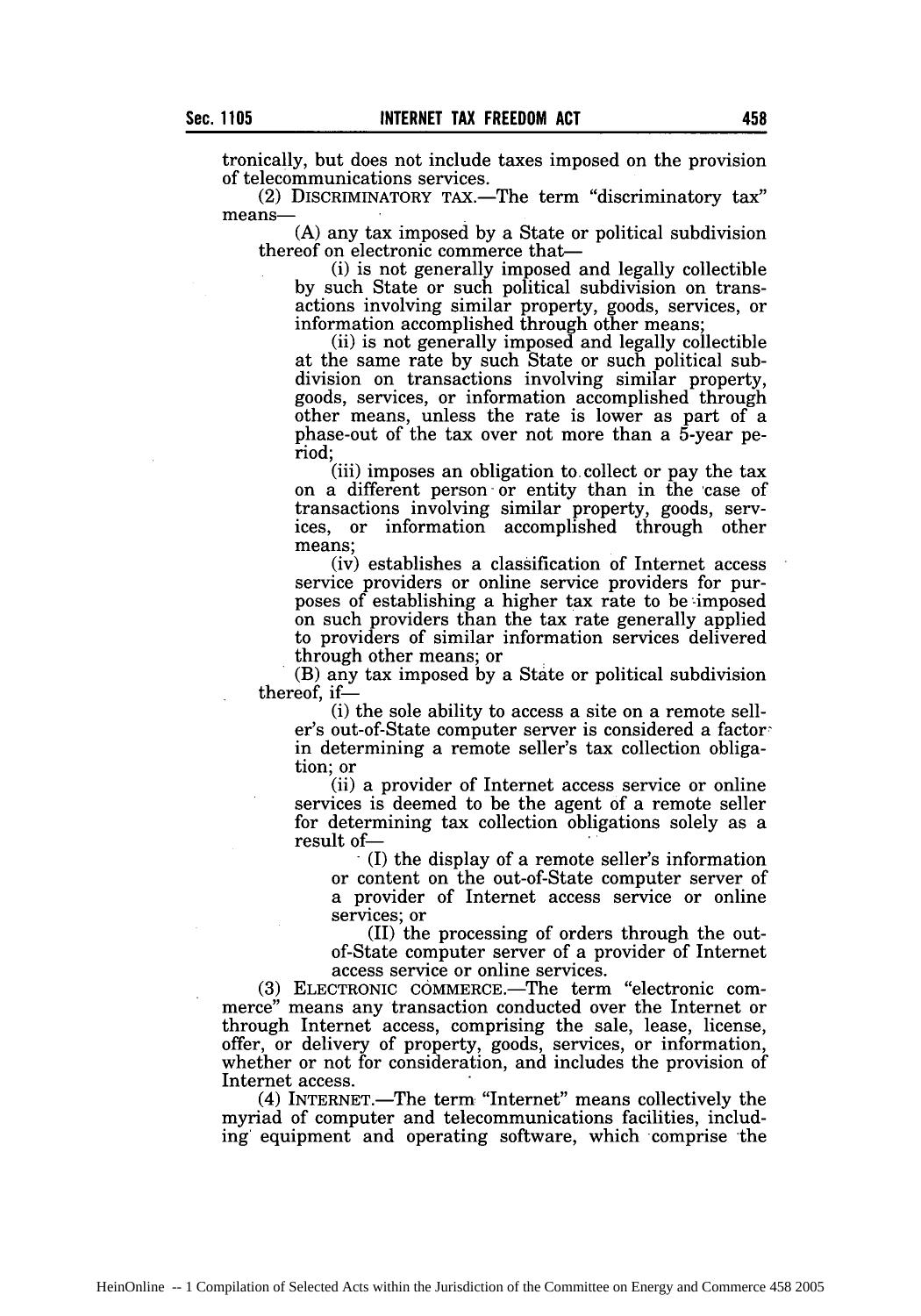interconnected world-wide network of networks that employ the Transmission Control Protocol/Internet Protocol, or any predecessor or successor protocols to such protocol, to communicate information of all kinds by wire or radio.

(5) INTERNET ACCESS.-The term "Internet access" means a service that enables users to access content, information, electronic mail, or other services offered over the Internet, and may also include access to proprietary content, information, and other services as part of a package of services offered to users. The term "Internet access" does not include telecommunications services, except to the extent such services are purchased, used, or sold by a provider of Internet access to provide Internet access.

(6) MULTIPLE TAX.-

(A) In GENERAL.-The term "multiple tax" means any tax that is imposed by one State or political subdivision thereof on the same or essentially the same electronic commerce that is also subject to another tax imposed by another State or political subdivision thereof (whether or not at the same rate or on the same basis), without a credit (for example, a resale exemption certificate) for taxes paid in other jurisdictions.

(B) EXCEPTION.-Such term shall not include a sales or use tax imposed by a State and 1 or more political subdivisions thereof on the same electronic commerce or a tax on persons engaged in electronic commerce which also may have been subject to a sales or use tax thereon.<br>(C) SALES OR USE TAX.—For purposes of subparagraph

(B), the term "sales or use tax" means a tax that is imposed on or incident to the sale, purchase, storage, consumption, distribution, or other use of tangible personal property or services as may be defined by laws imposing such tax and which is measured by the amount **of** the sales price or other charge for such property or service.

**(7)** STATE.-The term "State" means any of the several States, the District of Columbia, or any commonwealth, territory, or possession of the United States.

(8) TAX.-

 $(A)$  In GENERAL.—The term "tax" means—

(i) any charge imposed by any governmental entity for the purpose of generating revenues for govern- mental purposes, and is not a fee imposed for a specific privilege, service, or benefit conferred; or

(ii) the imposition on a seller of an obligation to collect and to remit to a governmental entity any sales or use tax imposed on a buyer by a governmental entity.

(B) EXCEPTION.-Such term does not include any franchise fee or similar fee imposed by a State or local franchising authority, pursuant to section 622 or 653 of the other fee related to obligations or telecommunications carriers under the Communications Act of 1934 (47 U.S.C. 151 et seq.).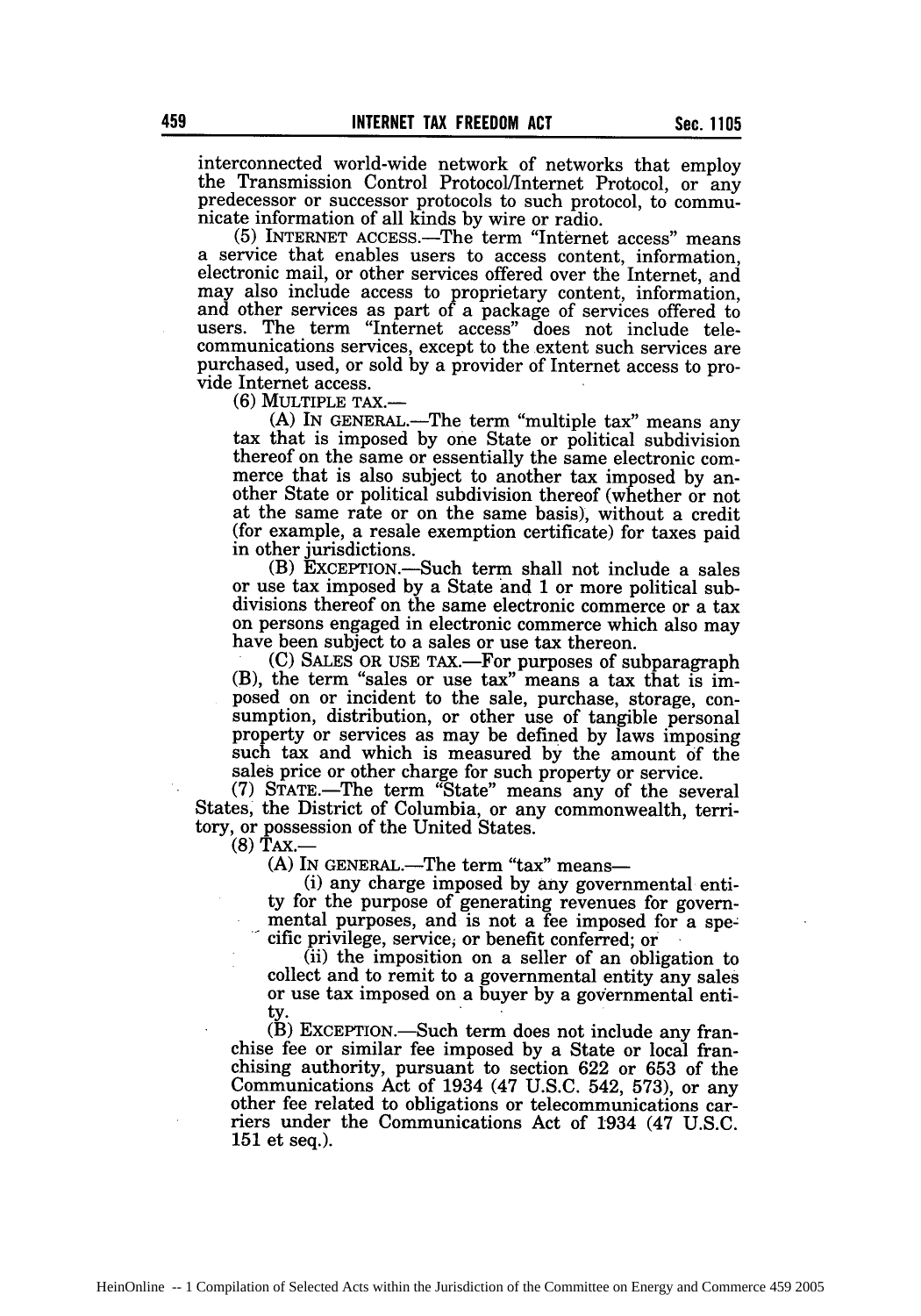(9) TELECOMMUNICATIONS SERVICE.—The term "telecommunications. service" has the meaning given such term in section 3(46) of the Communications Act of 1934 (47 U.S.C. 153(46)) and includes communications services (as defined in section 4251 of the Internal Revenue Code of 1986).

(10) TAX ON INTERNET ACCESS.-

(A) IN GENERAL.—The term "tax on Internet access" means. a tax on Internet access, regardless of whether such tax is imposed on a provider of Internet access or a buyer of Internet access and regardless of the terminology used to describe the tax.

(B) GENERAL EXCEPTION.-The term "tax on Internet access" does not include a tax levied upon or measured by net income, capital stock, net worth, or property value.

### **SEC. 1106. [47 U.S.C. 151 note] ACCOUNTING RULE.**

(a) IN GENERAL.-If charges for Internet access are aggregated with and not separately stated from charges for telecommunications services or other charges that are subject to taxation, then the charges for Internet access may be subject to taxation unless the Internet access provider can reasonably identify the charges for Internet access from its books and records kept in the regular course of business.

(b) DEFINITIONS.—In this section:

(1) CHARGES FOR INTERNET ACCESS.—The term "charges for Internet access" means all charges for Internet access as defined in'section 1105(5).

(2) CHARGES FOR TELECOMMUNICATIONS SERVICES.—The term "charges for telecommunications services" means all charges for telecommunications services, except to' the extent such services are purchased, used, or sold by a provider of Internet access to provide Internet access.

#### **SEC. 1107. [47 U.S.C. 151 note] EFFECT ON** OTHER LAWS.

(a) UNIVERSAL SERVICE.-Nothing in this Act shall prevent the imposition or collection of any fees or charges used to preserve and advance Federal universal service or similar State programs-

**(1)** authorized by section 254 of the Communications Act of 1934 (47 U.S.C. 254); or

(2) in effect on February 8, 1996.

(b) 911 AND E-911 SERVICES.—Nothing in this Act shall prevent the imposition or collection, on a service used for access to 911 or E-911 services, of any fee or charge specifically designated or presented as dedicated by a State or political subdivision thereof for the support of 911 or  $\tilde{E}$ -911 services if no portion of the revenue derived, from such fee or charge is obligated or expended for any purpose other than support of  $911$  or  $E-911$  services.

(c) NON-TAX REGULATORY PROCEEDINGS.-Nothing in this Act shall be construed to affect any Federal or State regulatory proceeding that is not related to taxation.

# **SEC. 1108.** [47 **U.S.C. 151 note] EXCEPTION** FOR **VOICE SERVICES** OVER **THE INTERNET.**

Nothing in this Act shall be construed to affect the imposition of tax on a charge for voice or similar service utilizing Internet Protocol or any successor protocol. This section shall not apply to any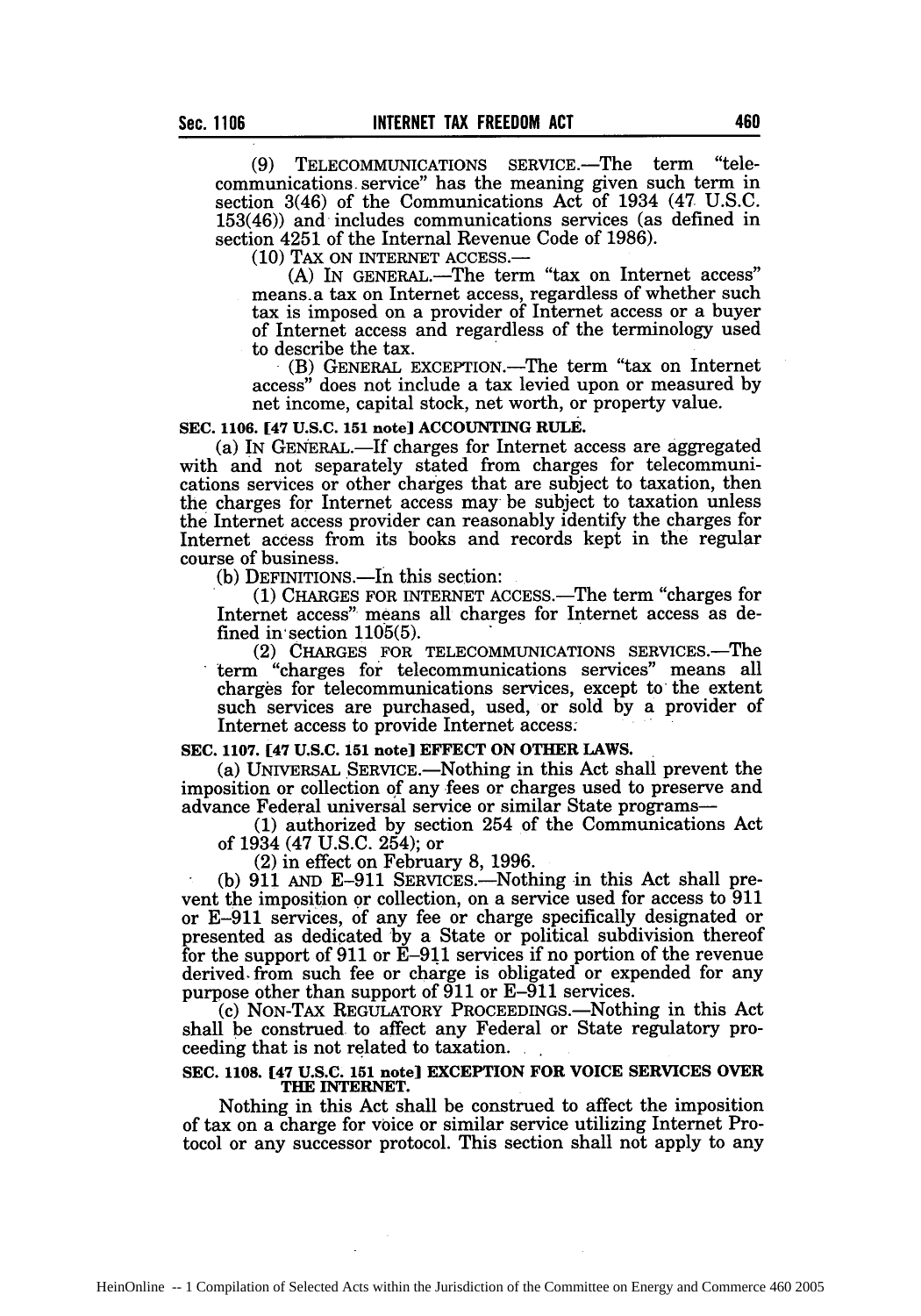services that are incidental to Internet access, such as voice-capable e-mail or instant messaging.

### **SEC. 1109. [47 U.S.C. 151 note] EXCEPTION FOR TEXAS MUNICIPAL AC-CESS LINE FEE.**

Nothing in this Act shall prohibit Texas or a political subdivision thereof from imposing or collecting the Texas municipal access line fee pursuant to Texas Local Govt. Code Ann. ch. **283** (Vernon **2005)** and the definition of access line as determined **by** the Public Utility Commission of Texas in its "Order Adopting Amendments to Section **26.465** As Approved At The February **13, 2003** Public Hearing", issued March **5, 2003,** in Project No. 26412.

### TITLE XII-OTHER PROVISIONS

### **SEC. 1201. DECLARATION THAT INTERNET SHOULD BE FREE OF NEW FEDERAL TAXES.**

It is the sense of Congress that no new Federal taxes similar to the taxes described in section 1101(a) should be enacted with respect to the Internet and Internet access during the moratorium provided in such section.

### **SEC. 1202. NATIONAL TRADE ESTIMATE.**

Section **181** of the Trade Act of 1974 **(19 U.S.C.** 2241) is amended-

 $(1)$  in subsection  $(a)(1)$ —

 $(A)$  in subparagraph  $(A)$ —

(i) by striking "and" at the end of clause (i);

(ii) by inserting "and" at the end of clause (ii); and

(iii) by inserting after clause (ii) the following new clause:

"(iii) United States electronic commerce,"; and  $(B)$  in subparagraph  $(C)$ -

(i) by striking "and" at the end of clause (i);

(ii) by inserting "and" at the end of clause (ii);

(iii) by inserting after clause (ii) the following new clause:

"(iii) the value of additional United States electronic commerce,"; and

(iv) by inserting "or transacted with," after "or invested in";

 $(2)$  in subsection  $(a)(2)(E)$ —

(A) by striking "and" at the end of clause (i);

(B) by inserting "and" at the end of clause (ii); and

- (C) by inserting after clause (ii) the following new clause: "(iii) the value of electronic commerce transacted
	- with,"; and

(3) by adding at the end the following new subsection:

**"(d)** ELECTRONIC COMMERCE.-For purposes of this section, the term 'electronic commerce' has the meaning given that term in section 1104(3) of the Internet Tax Freedom Act.".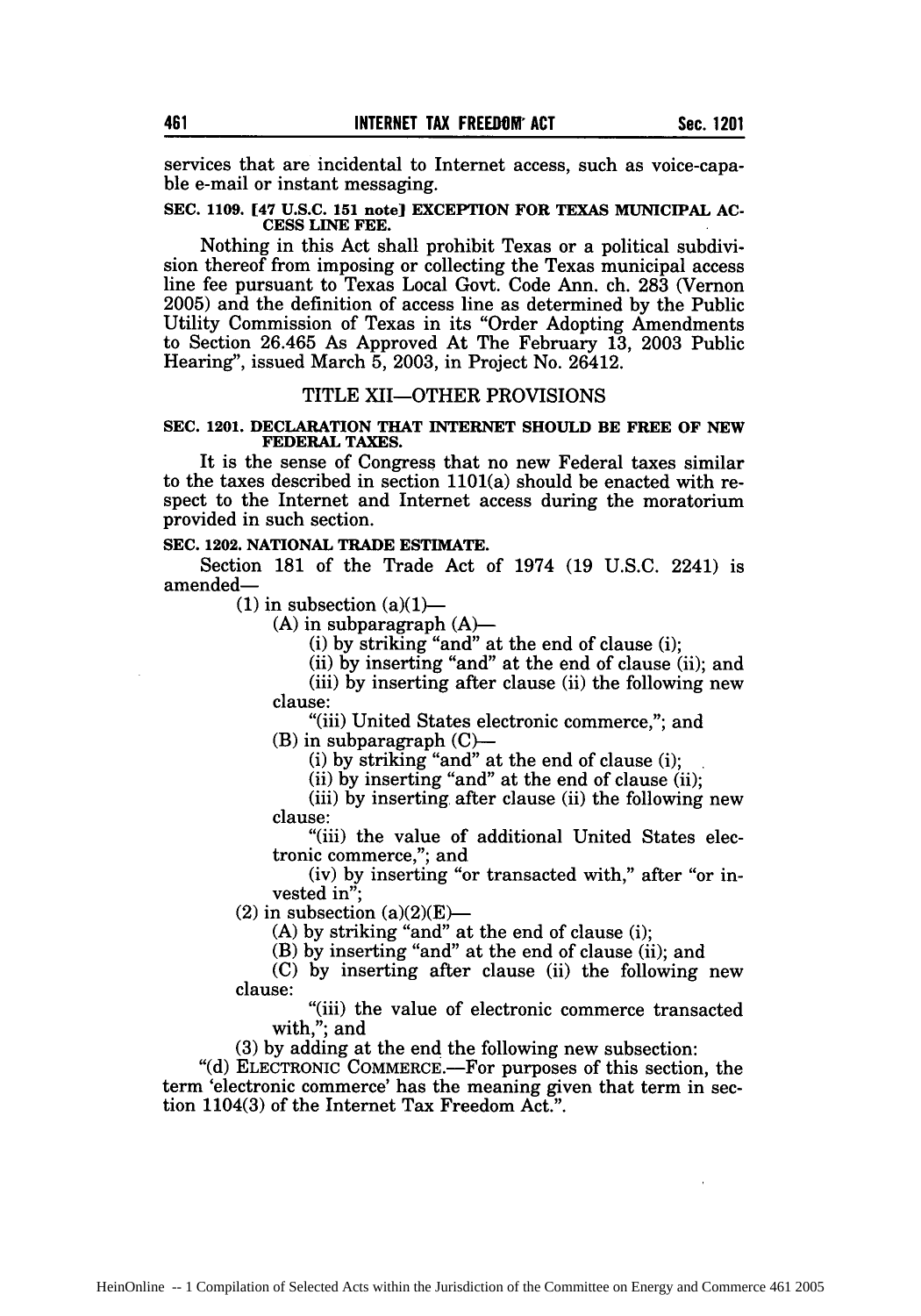## **SEC. 1203. [19 U.S.C. 2241 note] DECLARATION THAT THE INTERNET SHOULD BE FREE OF FOREIGN TARIFFS, TRADE BAR-RIERS, AND OTHER RESTRICTIONS.**

(a) **IN GENERAL.- It** is the sense of Congress that the President should seek bilateral, regional, and multilateral agreements to remove barriers to global electronic commerce through the World Trade Organization, the Organization for Economic Cooperation and Development, the Trans-Atlantic Economic Partnership, the Asia Pacific Economic Cooperation forum, the Free Trade Area of the America, the North American Free Trade Agreement, and other appropriate venues.

(b) NEGOTIATING OBJECTIVES.-The negotiating objectives of the United States shall be-

**(1)** to assure that electronic commerce is free from-

(A) tariff and nontariff barriers;

(B) burdensome and discriminatory regulation and standards; and

(C) discriminatory taxation; and

(2) to accelerate the growth of electronic commerce by expanding market access opportunities for-

(A) the development of telecommunications infrastructure;

(B) the procurement of telecommunications equipment;

(C) the provision of Internet access and telecommunications services; and

(D) the exchange of goods, services, and digitalized information.

(c) ELECTRONIC COMMERCE.-For purposes of this section, the term "electronic commerce" has the meaning given that term in section 1104(3).

### **SEC. 1204. [19 U.S.C. 2241 note] NO** EXPANSION OF TAX **AUTHORITY.**

Nothing in this title shall be construed to expand the duty of any person to collect or pay taxes beyond that which existed immediately before the date of the enactment of this Act.

### **SEC. 1205. [19 U.S.C. 2241 note]** PRESERVATION OF AUTHORITY.

Nothing in this title shall limit or otherwise affect the implementation of the Telecommunications Act of 1996 (Public Law 104- 104) or the amendments made **by** such Act.

### **SEC. 1206. [19 U.S.C. 2241 note] SEVERABILITY.**

If any provision of this title, or any amendment made **by** this title, or the application of that provision to any person or circumstance, is held **by** a court of competent jurisdiction to violate any provision of the Constitution of the United States, then the other provisions of that title, and the application of that provision to other persons and circumstances, shall not be affected.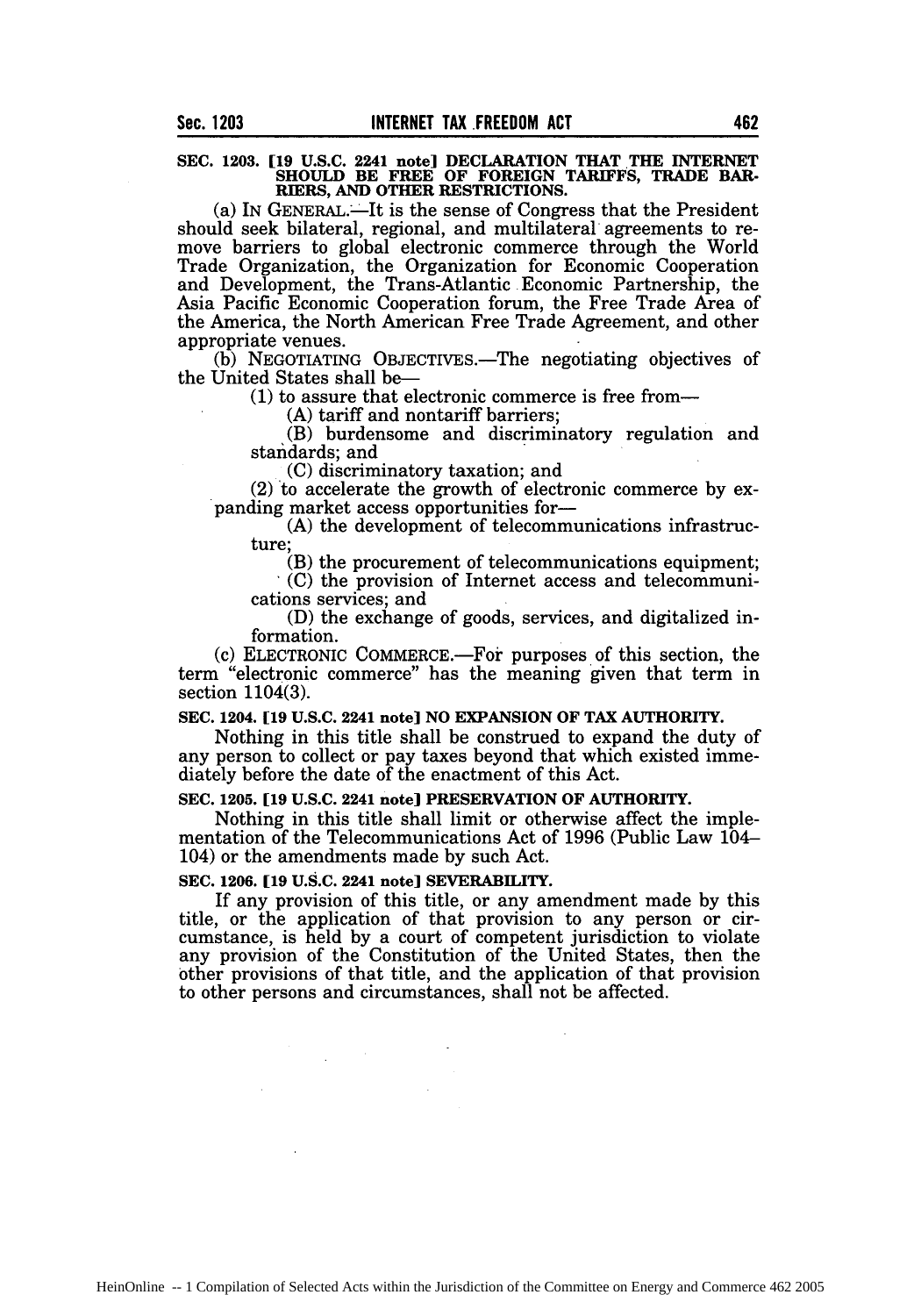### **CHILDREN'S** ONLINE PRIVACY PROTECTION **ACT** OF **1998**

 $\overline{\phantom{0}}$ 

463